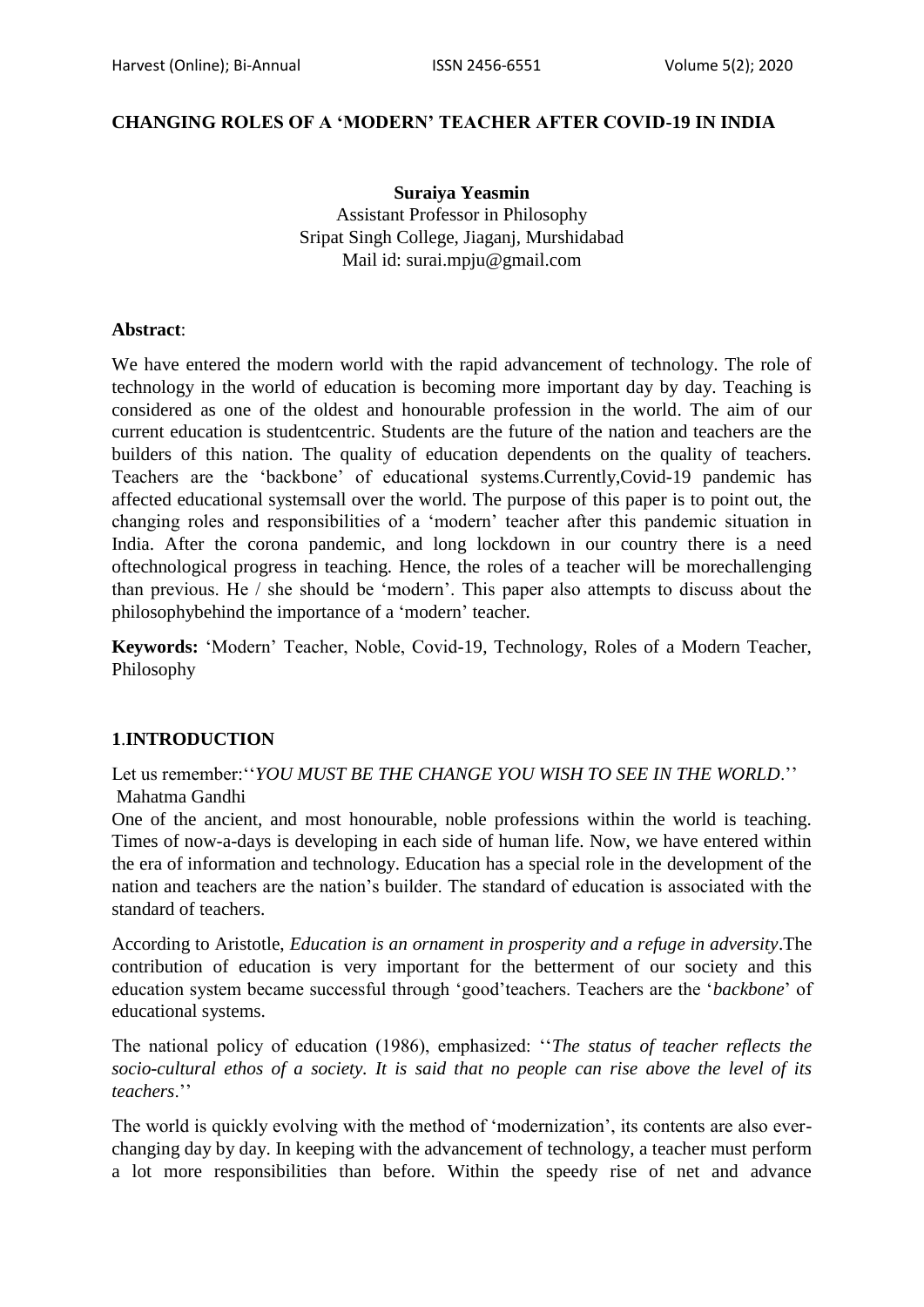technologies, it isn't the sole choice we've left to be physically present within the traditional classroom. After the corona pandemic in India, we are relying on online education which can only be implemented with the help of "modern" teachers.

**2.Need of the study**: Presently**,** Covid-19 pandemic has affected educational systems all over the world. Most Governments, around the world have temporarily closed educational institutions. Recently, many examinations have been cancelled, some examinations have been postponed, in India. That"s why, teachers play a vital role in contemporary learning systems and they should be "modern". Due to this pandemic, all over the world and after long lockdown in our country India, there is a need of technological progress in teaching. In that case, we are dependent on the "modern" teacher to continue our educational journey for our future generation. But here the question arises who is a "Modern" Teacher? And what exactly the vital roles and responsibilities of a "Modern" Teacher? So, present study contains a great significance, because this study will focus about the relevance of a teacher.

**3.Objectives of the study**: The aim of this study is-

To find out the definition of a "modern" teacher.

To search out the characteristics of a 'modern' teacher.

To find out the philosophy behind the importance of a "modern" teacher.

**4.Methodology**: The paper is entirely supported by secondary knowledge. The various sources of knowledge are journal articles, websites, blogs, Wikipedia, reports of different commission, articles printed in national, international, and native papers etc. This Paper can provide some ideas regarding the changing roles of a "modern" teacher especially after the corona pandemic in India.

# **5.(i)Who is a Modern Teacher?**

The noun teacher derived from the verb 'teach.' The word 'teach' derived from the Anglo-Saxon word, 'teacan' which means "to show,"" to instruct," "to make aware of," and "to train.""According to the Merriam-Webster Dictionary the word "teach" derived from the Middle English word 'techen' which means "to show or instruct". So, we can say, the teacher is a person who helps people to learn, to train or to educate. He / She helps people to acquire knowledge around the life and whole world. There are many kinds of teachersprimary teachers, high school teachers, college, or university teachers, etc. He/she is the ""*friend, philosopher and guide.''*

According to Ever Garrison, *A teacher is a compass that activates the magnets of curiosity, knowledge, and wisdom in the pupils*.

Radhakrishnan said, "*Teacher is the corner stone of the arch of education*".

National Commission on school- teachers 1983-1985 determined that *''A teacher is an agent of change.''*

Educational needs are dynamic day by day. It's not an equivalent nowadays as it was earlier. The educational requirements are increasing, as we enter the advanced era. Currently, with the increase of net and upgraded technologies, teaching profession is facing huge challenge. After covid-19, teaching is very complicated and challenging job. As a result of today"s demand is teach from home with the assistance of technology. So, it's vital for the Nations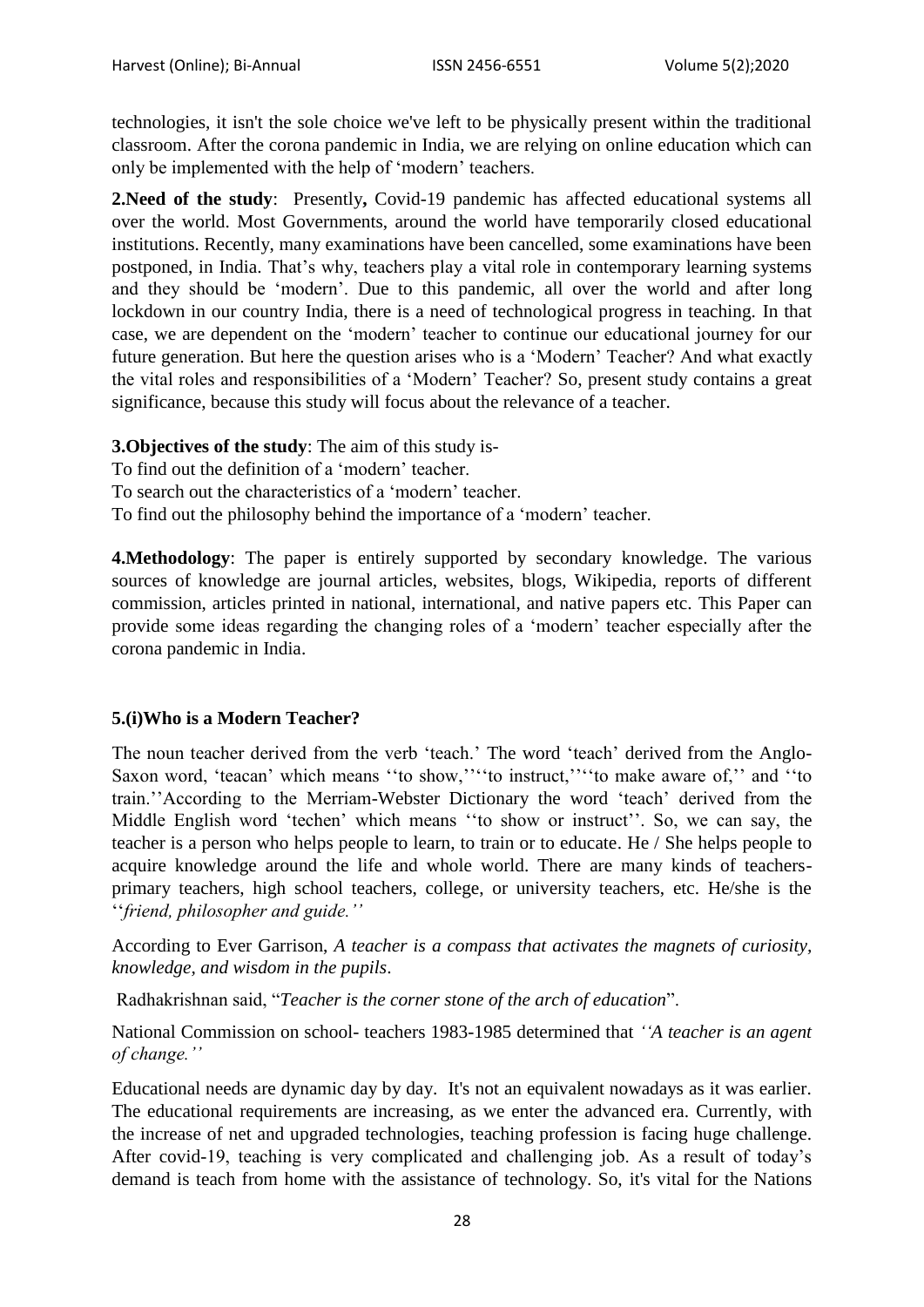builder to perform their duties and responsibilities effectively. He /She ought to be a 'modern' teacher. He /She ought to have the information of various technological approaches of education, and educational tools. Teachers also are a forever skilled learner. If he didn"t learn properly with the demand of today"s requirement, then he could not be able to teach effectively. According to Rabindranath Tagore, *A teacher can never truly teach unless he is still learning himself. A lamp can never light another lamp unless it continues to burn its own flame.* That's why it is very important for every teacher to update himself/herself. Teacher isn't solely a thinker or 'guide', however conjointly a 'learner', 'facilitator', 'co-ordinator', "mentor" and "helper". Teacher is the "role model" for their students.

The "modern way of teaching method" is more activity-based, using questions and answers, with explanations of demonstrations and collaborative techniques-such as debates, assignments, quizzes, group projects, pair or group discussions, feedbacks, etc. Now with the assistance of technology, students can learn from anywhere, anytime they need from their academics. So, we can say a "Modern" teacher is the "agent" who is enthusiastic, innovative, dedicative, and energetic regarding gaining new knowledge, experience, information, and skills for today"s generation furthermore as future generation.

**5.(ii) Characteristics of a good 'modern' teacher:** According to Humayun Kabir- *Without a good teacher, even the best of system is bound to be fail; with good teachers, even the worst of system can be largely overcome*. Characteristics of a good teacher are also changing with the changing nature of educational society.

Some vital characteristics of a good "modern" teacher are discussed below:

- 1. Love their subjects and motivate the students to love their subjects too.
- 2. Love their every student equally. They will never show favouritism in the class.
- 3. Dedicative to their work, and profession.
- 4. Co-operative with their colleagues.
- 5. Be calm, patient, and friendly.
- 7. Must be Courageous and confident.
- 7. Be a good listener, and problem solver.
- 8.Find solutions and critical thinking.
- 9.Ability to forgiveness.
- 10. Ability to collaborate with students, parents, and guardians
- 11. Teachers should have good communicative skills.
- 12. Teachers should have good management skill.
- 13. Must be punctual.
- 14. Willing to admit their mistakes.
- 15.Willing to take the new challenges.
- 16. They will encourage students to group discussions with each other.
- 17. They will not run away from their weaknesses.
- 18. They will see themselves as co-learners.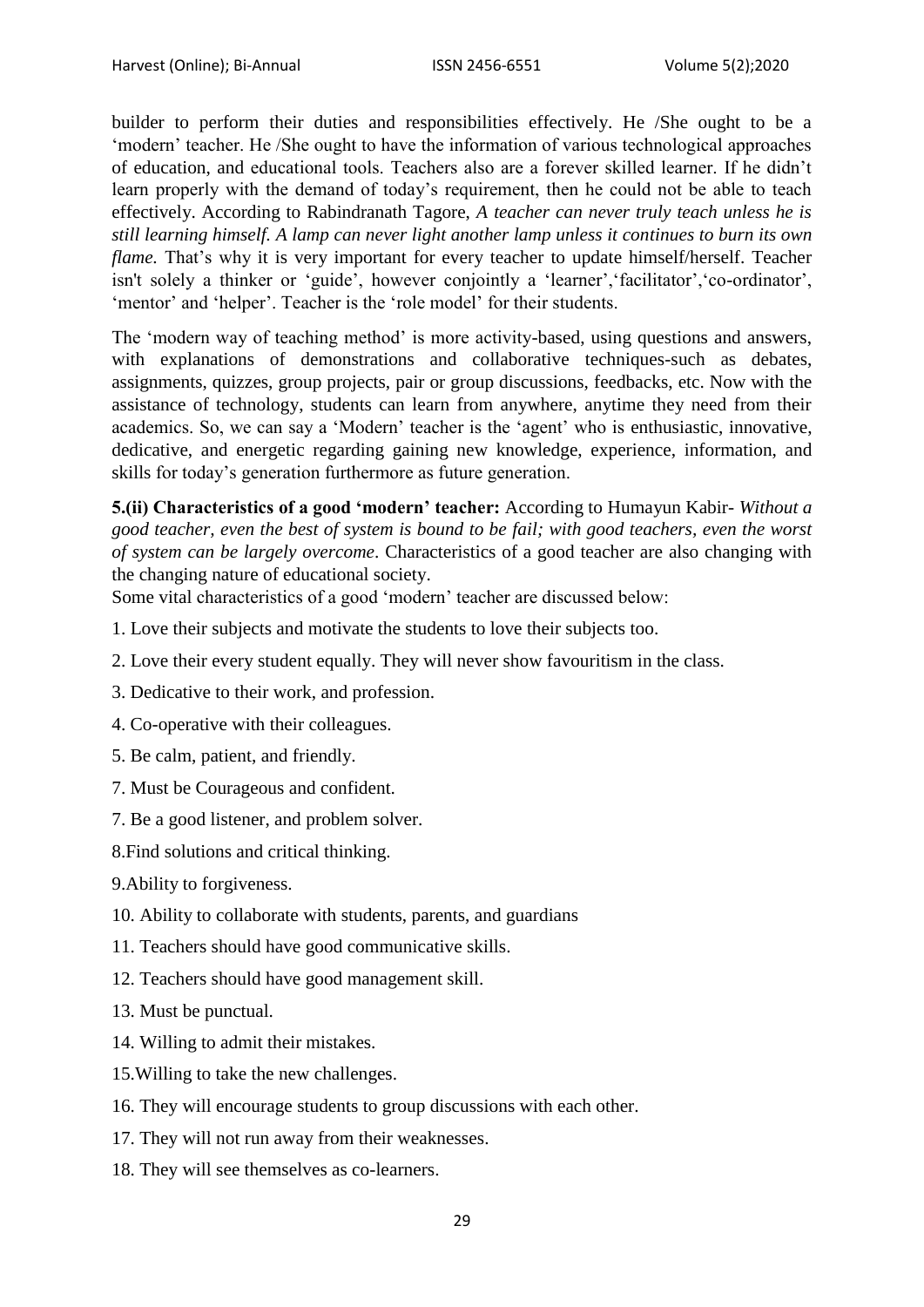19.They can keep the class interactive.

20.They always leave a positive impact in the life of the students.

**6. Role of a teacher in the present COVID situation in India:** During this pandemic situation when it is not possible to go in a traditional classroom, a teacher has to resort to online education. Every teacher should post the required study material in the virtual classroom. A teacher needs to attend various online training programs to learn how to make online classes fruitful. A teacher does not just teach the Scriptures. He/ She plays the role of a 'guide' in every moment of life's battle. In the present COVID situation the biggest role of a teacher is "motivating" and "guiding" his/her students about the precautions and safety rules of the COVID-19. Since staying healthy is our first priority in this current situation, a teacher should always make his /her students aware of that. Every teacher should always remind his/ her students of all the precautions and safety rules during the online classes. He/she should also make the students aware of "social distance" and inspire them to make others aware as well. A teacher will always advise his / her students to do "YOGA" to relieve stress and to stay fit in this crisis period. He /She should encourage students to be safe and healthy. What is more, he/ she must be an optimistic teacher and should always motivate students to be "optimistic". Through various positive examples he /she will assure his/her students that we will get rid of this pandemic very soon. In this COVID situation when online classes have started at various institutions, many students are suffering from extreme stress and anxiety due to not having a smart phone and sufficient data pack which are compulsory for the online classes. Many students are also trying to commit suicide because of this stress and frustration. In such a situation, it is the responsibility of a 'good' teacher to provide the much needed "emotional support" to the students who are unable to join online classes by sending them positive messages. He/ She also needs to figure out how those messages reach those students. Thus, the teacher"s role is undoubtedly very challenging in this tough situation**.**

**7.Roles of a'Modern' Teacher after COVID-19 In India**: The educational systems around the world are underneath large pressure to use technology in "modern teaching". Teaching-Learning ought to be student- centric. In our country, Now-a-days, it is essential to learn anytime anywhere from the teacher with the help of technology. Teaching is not an easy task. According to the changing nature of educational systems a teacher must perform many roles and responsibilities. So, after Covid-19, the roles of a "modern" teacher will be definitely more challenging than previous. These vital roles are as follows:

**7.i. 'Mentor':** One among the largest roles of a 'modern' teacher is a 'mentor'. During this corona pandemic situation, "mentoring" is the vital role of a teacher when students are facing through a lot of mental stress, depression, frustration, and anxiety. The "mentor" teacher could be a teacher who provides access to their learning atmosphere for the aim of guiding and mentoring, as well as offer motivation and most significantly emotional support. Students come from various socio-economic backgrounds. A good mentor teacher will try to maintain a loving and respectful relationship with their every student equally. "Modern" teacher"s attitude should be 'empathetic'. The 'mentor' teachers increase their skills to boost student's mental growth and overall development on their educational journey. They"re sensible listeners, sensible observers, sensible motivators, and problem-solvers. They must always try to solve any problem of their students with affection.

**7.ii. 'Flexibility' and 'Adaptability'**: During this, trendy digital age, each teacher has to be compelled to be "flexible" and "adaptable". "Flexibility" could be a talent that helps to beat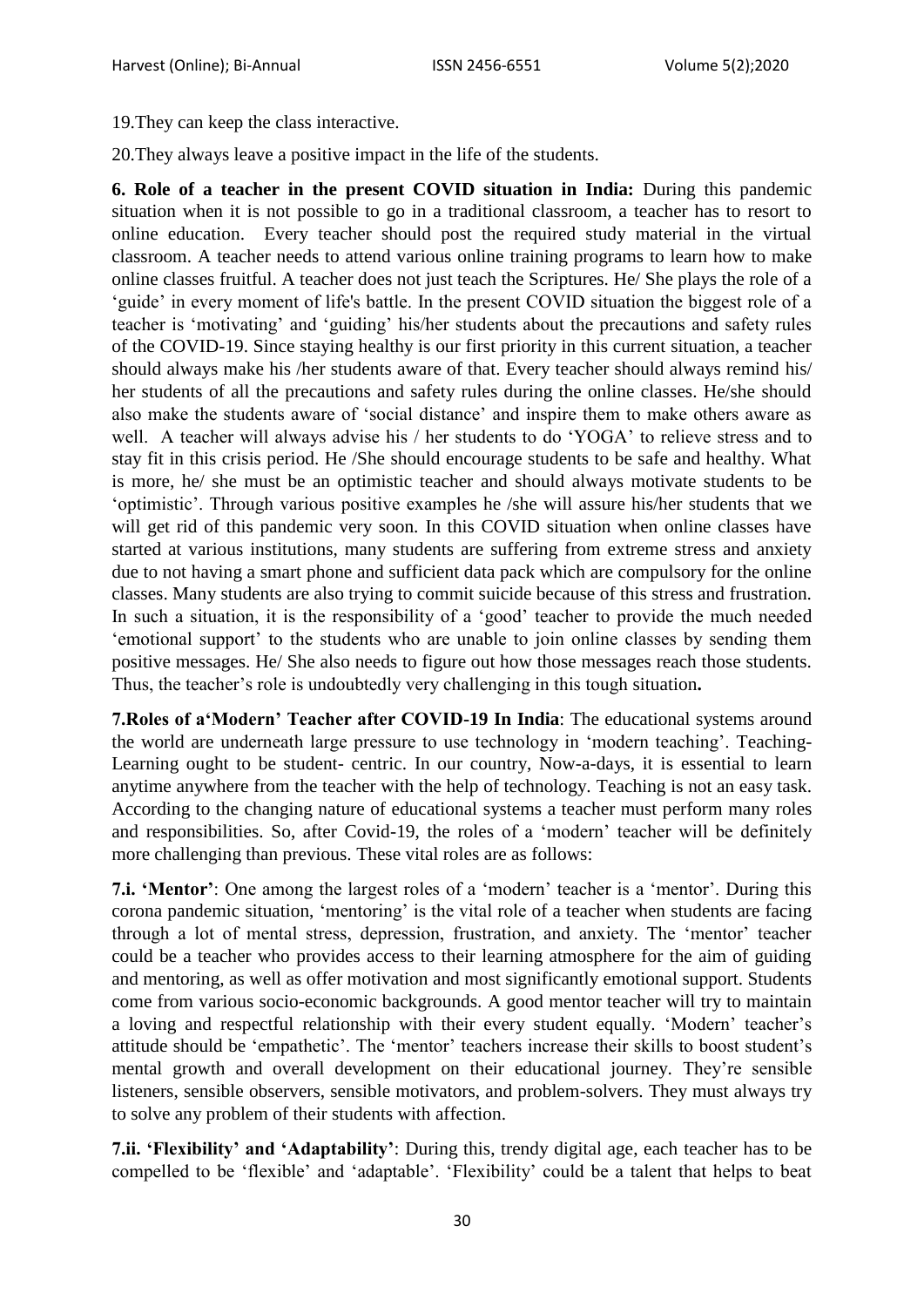any obstacle. On the other hand, 'adaptability' is the quality of having the ability to regulate to new conditions. Once teachers are "flexible", and "adaptable", they're higher ready to adjust with the ever-changing nature of teaching.

**7.iii'Leadership'**: Teachers are a good "*leader*" by transforming the knowledge, experience, information, and skills from one generation to a different generation. As a "*leade*r", the teacherwill nurture critical and creative thinking and provide support to learner practitioners. I want to quote here A.P.J. Abdul Kalam,*''Educationist should be the capacities of the spirit of inquiry, creativity, entrepreneurial and moral leadership among students and become their role model.*" As a *'leader'*, 'modern' teacher is never afraid of the latest learning strategies. They always try to respond to the needs of today's students.

**7.iv. Lifelong- Learners**: "Modern" teachers are lifelong skilled learners. As technology evolves, learning information, learning a tool, everything associated with technologies is changeable. As education and technology are forever evolving, a "modern" teacher ought to be informed about the new data, information, and experiences around the world. A good "modern" teacher will always keep himself up to date for the benefit of their students. They always make themselves engage to keep learning. In student -centric teaching- learning, a 'modern' teacher should play as a '*co-learner*' of their students. Teachers are the 'role *model'* for his / her students. So, when teachers prefer to learn, their enthusiasm can naturally motivate students as well.

**7.v.'Internet-Savvy':**In this modern era, we all are dependent on technology. Day by day, "modern education" is also becoming more and more dependent on technology. Now students can get information easily with the use of technology from anyplace. Hence, every teacher and every student must be "tech-savvy" especially after COVID-19. The use of technology in education is completely new to the students, it is also new to the teachers. That's why "modern" teachers should be aware of the latest technology. He / She must be well informed and trained about the "modern technology". "Modern" teachers ought to perceive what digital tools are best suited to their students and use them effectively in their virtual and traditional classroom. Now, after the COVID-19 pandemic situation, taking online classes and online assessment is very important and challenging task for every "modern" teacher.

**7.vi. Innovative**': 'Modern' teachers ought to be 'innovative' and creative-where they keep discovering and driving new ways and content to make sure they always have the most effective learning experience. He / She must be "innovative" for the betterment of their students, for the betterment of the educational systems. An 'innovative' teacher can teach with the use of *power point slides, animation, word document, worksheet* etc to make the teaching learning process more interesting. They should use various apps and the internet to gain knowledge about new trends of learning technique. They can also use latest tools for taking online classes. There are many educational tools for online teaching, such as-googleclassroom, YouTube, blog, Cisco WebEx, Google Meet etc. "Modern" teacher can facilitate the students to become "Innovative" too.

**7.vii.ICT Enabled:**Most important role of a "modern" teacher is to have the knowledge and utilization of ICT. In modern teaching, ICT is the most essential part. So, every "modern" teacher should be ICT enabled teacher.ICT stands for *''Information Communication Technology.''*"Modern" teacher ought to have the all information concerning ICT. It's additionally a contemporary teacher's duty how to properly use this information. It's a tool for teaching and learning itself, the medium through that academics will teach, and learners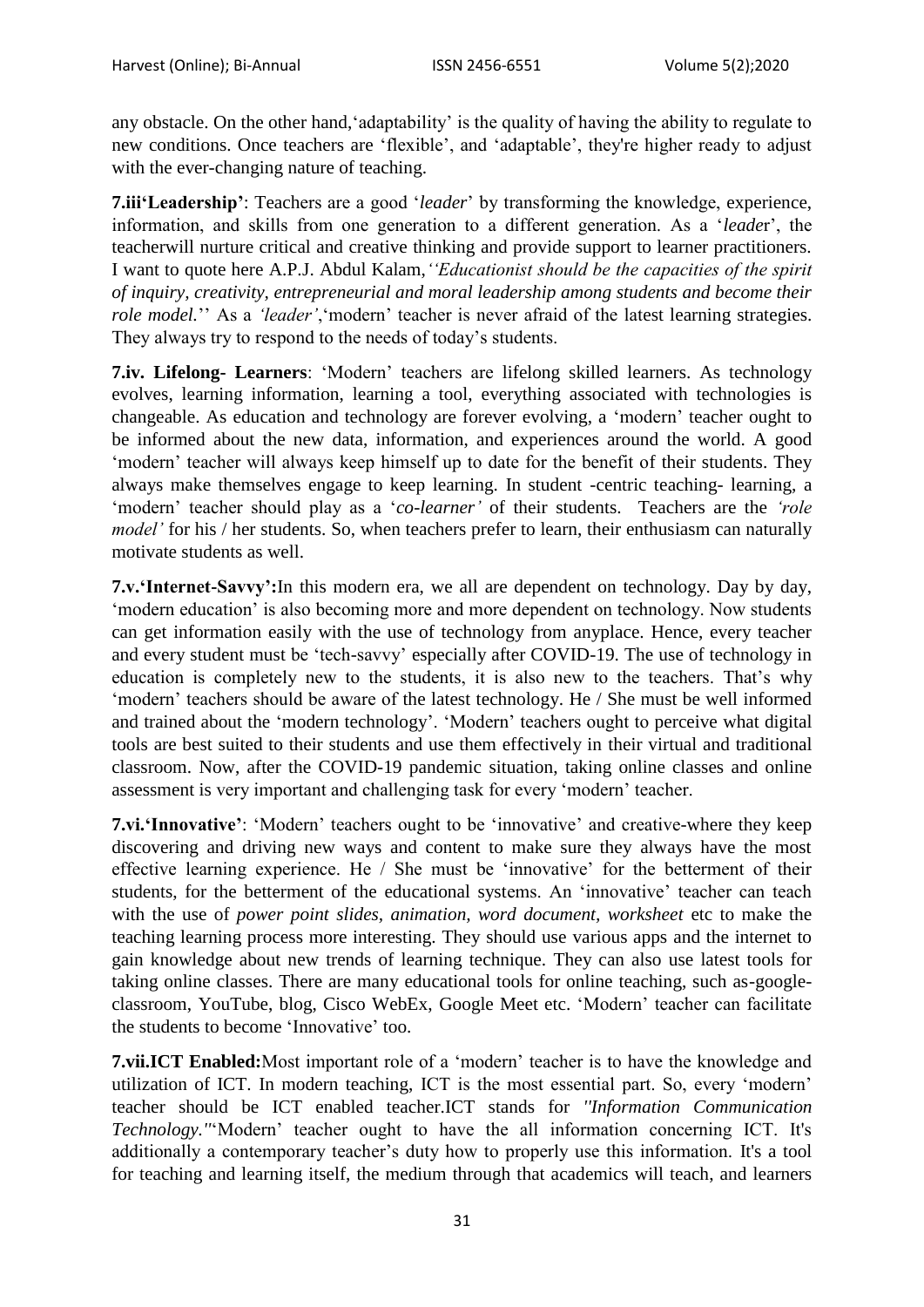will learn. With the help of ICT teachers can communicate with their students. They can also communicate with the guardian of their students in parent teachers virtual meeting. ICT helps a teacher to become "innovative". He / She can design their course with the help of ICT. They can make their teaching learning more interesting with the use of ICT. It plays a vital role in student assessment also. A "modern" teacher can only be successful for taking online class with the use of ICT.

**7.viii. User of Digital library**: One of the important roles of a "modern" teacher is to access of digital library. A contemporary teacher should use the "digital library" to enhance their knowledge. He / She should encourage students to use the digital library. In "digital library" they can easily find lots of resource material, study material etc. National Digital Library of India (NDLI) is free of cost.

**7.ix. Agent of Social Change:** Teachers are the builder of nation and society. Dr S Radhakrishnan defines education as the instrument for social, economic, and cultural change. The role of a teacher in social change is very important. Every teacher should be always aware of the current problems in the society. "Modern" teachers must perform as an agent to take forward the society. He / She must be dedicative to his / her duty. After corona pandemic, a teacher needs to take the society forward by becoming proficient in online teaching.

**7.x. 'Resource Person':** A "modern" teacher as a "resource person" plays another vital role. He should have the information about various faculty development programme, various innovative programme, ICT training programme etc. He / She should share this information with their colleagues for the betterment of their students, for the betterment of their institution. He/ She should play his/ her duty as a 'resource person.'

**8. Philosophy behind the importance of a 'modern' teacher:** "Philosophy" and "education" are interrelated. "Philosophy" gives us an overall knowledge of the whole world and life. "Philosophy of Education" is based on analysis and evaluation. The most important function of philosophy is to evaluate the content. We experience the knowledge of philosophy, through education. Education is basically, the art of learning, not only from books, however from the entire movement of our life. Every teacher has, his / her own philosophy to form their teaching -learning effective and attractive. The job of a teacher is to increase learning opportunities for the good of the individual, and for the good of the society. According to the idealistic philosopher and educationist Dr S. Radhakrishnan, the function of the teacher is of vital importance. He should be a committed man, committed to faith in the future of man, in the future of humanity, in the future of their country, in the future of their world.

According to Mahatma Gandhi, Teachers are like torches, a light to others, waste, and destruction to themselves.

Philosophy helps us to think critically. What is the importance of a "modern" teacher and his responsibilities? Why do we need "modern" teacher in the present scenario? These are some relevant questions of philosophical enquiry. We will try to find the answers to all these questions from a philosophical point of view. We can further say that there is a philosophy behind all these questions. From philosophical perspective, we can say, there are certain values of each profession. One will do justice to his/her own profession only when he/she performs the duties and responsibilities effectively with the changing nature of their profession. It is the "dharma" of a teacher to perform their duties with full dedication and honesty in every situation. The classroom scenario is evolving day by day. After the corona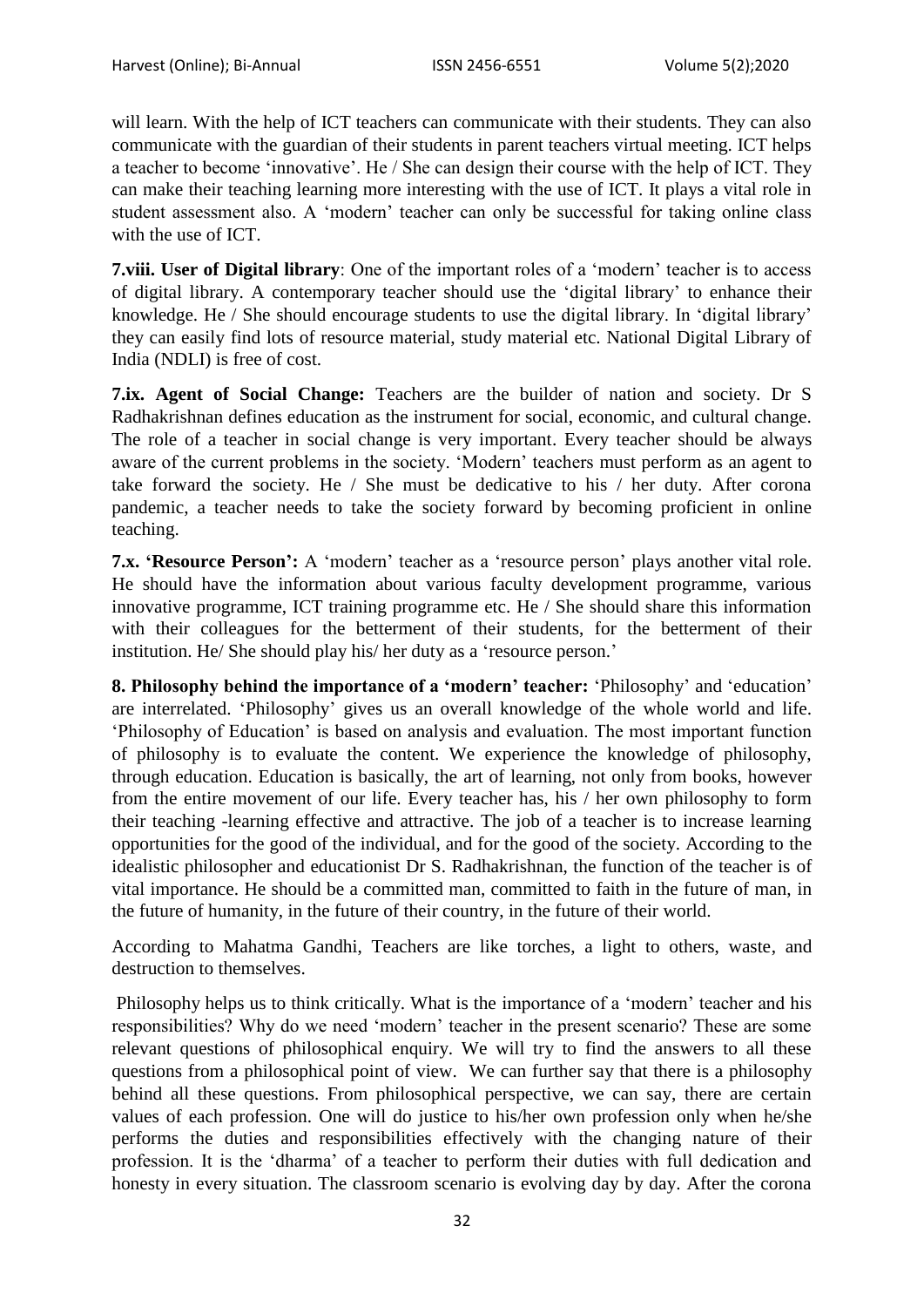pandemic, there is a need of online learning. But the problem is, there's a technological gap between the progress of the society and instructive action of the teacher. In that case, the changing role of a 'modern' teacher is very relevant. Isn't it?

Now-a-days students can learn from various sources. They're deeply involved within the digital world, and social networking. Smart phones, laptops, computers, tablets, etc tools, are the everyday use of students. Education also needs 'social engagement' and 'peer- learning'. When students are given the opportunity, they can do creative things. They like to explore new things. But the question is how can they properly use these tools?

There are positive as well as negative aspects of technology. Technology may be a positive tool with the right training, and proper guidance for the students. Here, teachers are the only "*trainer', 'guide', 'facilitator'* for his or her student. They'll guide them during a positive direction. For the development of our country all we need, is a "modern" teacher. The changing role of a "modern" teacher is very important to take the society forward. Because teachers are the agent to change the world.

"*'Education is the most powerful weapon which you can use to change the world.*""

Nelson Mandela

MHRD has launched Swayam (Study Webs of Active-Learning for Young Aspiring Minds) platform for Study free on-line courses in our country India. ""*SWAYAM is an instrument for self-actualisation providing opportunities for a life-long learning*."" Here learner will make a choice from many courses. SWAYAM MOOCs platform is World"s largest online free Elearning platform. "*MOOC stands for 'Massive Open Online Course*." The video courses that have been uploaded on the Swayam platform, itself have been made possible by only "modern" teachers. So, it is very clear, how significant the changing roles of the "modern" teacher for the betterment of our nation.

"Modern learning" ought to be" blended learning". ""*Blended learning is an approach to education that combines online educational materials and opportunities for interaction online with traditional place-based classroom methods. It requires the physical presence of both teacher and student, with some elements of student control over time, place, path, or pace.*" (Wikipedia) To make 'blended learning' fruitful we need to recognize the importance of the "modern" teacher and his / her changing role in the present scenario.

**9. Discussion and Conclusion:** We have entered the "modern world", where technology has much advanced. Only Education can change the world. And without effective teacher educational planning are meaningless. Inspired by the Radhakrishnan"s ideals, we can say, teachers are the cornerstone of educational systems. In India, after Corona pandemic, we must put a lot emphasis on "modern" teacher and his teaching method on online education. We know that online education can never be equivalent to traditional classroom learning. But, I think, there is a need for online classes as an alternative way of learning, especially after this corona pandemic. But the problem is, "modern" teachers may not be completely successful to do it right now; because most of the pupils in our country India, can't afford smartphones/tablets/laptops/computers which is necessary for taking online classes. In this situation, I think a "modern" teacher can only be completely successful if our government helps him/her. If smart phones/laptops etc tools are given instead of scholarships, then every pupil in our country will be able to take online classes. We also need high speed net at low cost. We know that Our government is always with us. As a result, "modern" teachers will be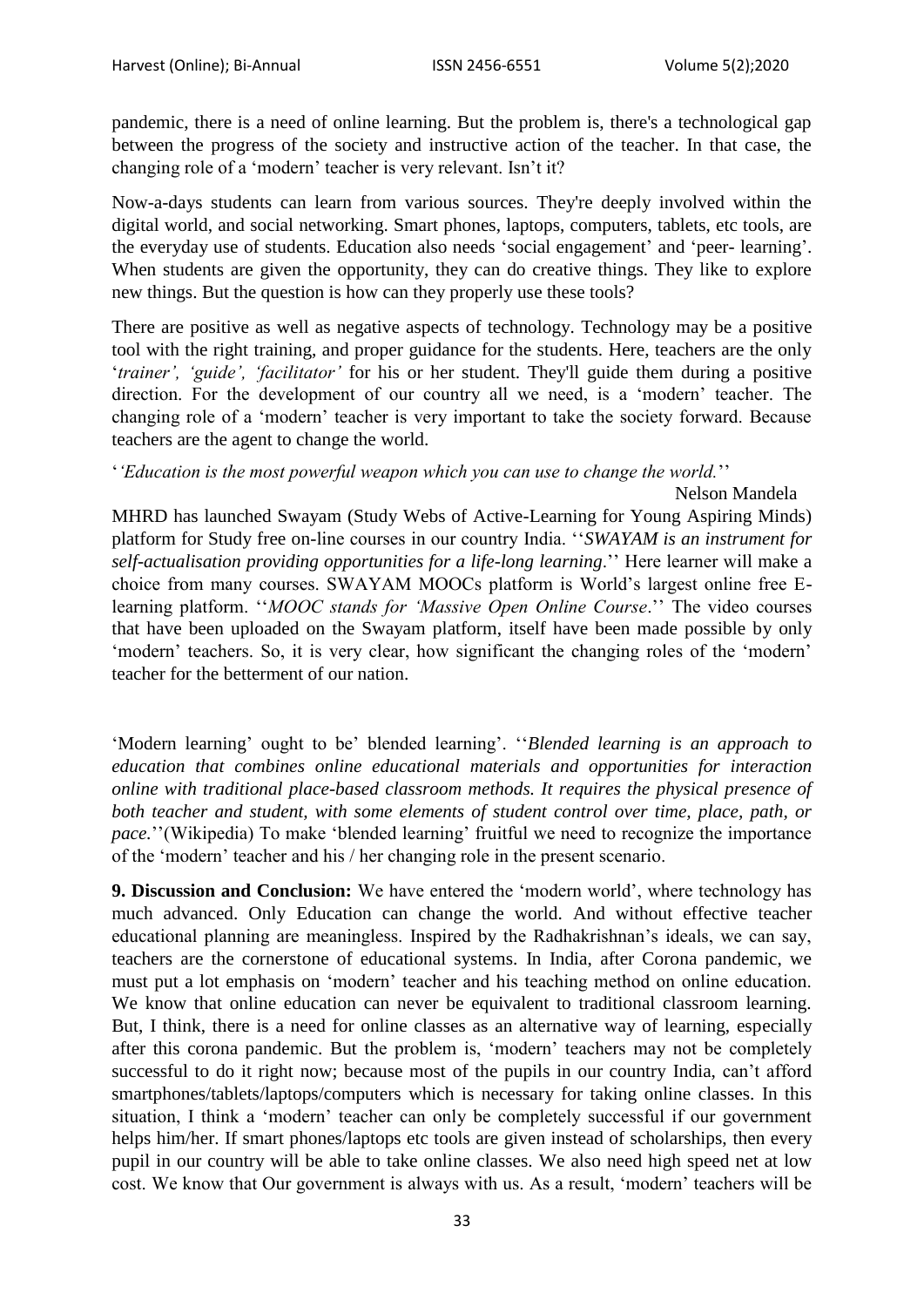able to take our society forward. We can say, it may be difficult but not impossible.The word "*IMPOSSIBLE*" which itself says*'I AM POSSIBLE'.*Most importantly to be a successful "modern" teacher what is always needed for a teacher, to attend the required various Faculty Development Programme, Innovative training programme. So that, he /she can teach in the best way and may be successful to take the society forward. He/She will have to take training on ICT also. With the help of ICT, a teacher can update his / her knowledge and use the virtual tools properly. Every institution should have the facility of ICT. Lastly, I would like to say that our determination to overcome adversity and succeed will help us to be optimistic.*''Optimism is essential to achievement and it is also the foundation of courage and true progress''*(Nicholas M. Butler).

# **References**:

1.Gayen, S. (2017). ROLE OF THE TEACHERS IN CHANGING SCENARIO IN INDIAN SPOCIETY. Harvest(online); Bi-Annual, 2(8), 81-83. Retrieved from http://www.harvestjournal.net/wp-content/uploads/2017/12/Srabanti-1.pdf

2.Thoughts on Education. ~Ever Garrison #teacher #eduction #quote.Retrievedfrom Pinterest <https://www.pinterest.com/pin/151715081170046948/>

3.Jan, H. (2017). Teacher of 21st Century: Characteristics and Development. *Research on Humanities and Social Sciences,* 7(9), 50-54. Retrieved fro[mhttps://www.researchgate.net/publication/318468323\\_Teacher\\_of\\_21\\_st\\_Century\\_Chara](https://www.researchgate.net/publication/318468323_Teacher_of_21_st_Century_Characteristics_and_Development) [cteristics\\_and\\_Development](https://www.researchgate.net/publication/318468323_Teacher_of_21_st_Century_Characteristics_and_Development)

4.Savvidis, P. (2016). *Top 5 Characteristics of a Modern Teachers*. Retrieved from Webanywhere. https://www.webanywhere.co.uk/blog/2016/05/5202/

5. B, N. (2019, September 1st). Teaching Skills That Every Modern Teacher Must Have. Retrieved from The Mind Fool: [https://www.themindfool.com/teaching-skills-that-every](https://www.themindfool.com/teaching-skills-that-every-modern-teacher-must-have/)[modern-teacher-must-have/](https://www.themindfool.com/teaching-skills-that-every-modern-teacher-must-have/)

6. Alashwal, M. (2019). Essential Professional Qualities and Skills of an Effective and Modern Teacher. *American Journal of Educational Research*, 7(12), 983-988. [www.pubs.sciepub.com/education/7/12/13](http://www.pubs.sciepub.com/education/7/12/13)

7.Mentor Teacher Role Description. Retrieved from [https://www.cdu.edu.au/files/2018-](https://www.cdu.edu.au/files/2018-10/ins-mentor-teacher-role-description.pdf) [10/ins-mentor-teacher-role-description.pdf](https://www.cdu.edu.au/files/2018-10/ins-mentor-teacher-role-description.pdf)

8. Chapter 1 Introduction -Shodhganga. Retrieved fro[mhttp://14.139.13.47:8080/jspui/bitstream/10603/151305/8/08\\_chapter%201.pdf](http://14.139.13.47:8080/jspui/bitstream/10603/151305/8/08_chapter%201.pdf)

9. Kalyani, D, &Rajasekaram, K. (2018). Innovative Teaching and Learning. *Journal of Applied and Advanced Research,* 3(suppl1), 23-25. Retrieved from [www.researchgate.net/publication/325090377\\_Innovative\\_Teaching\\_and\\_Learning](http://www.researchgate.net/publication/325090377_Innovative_Teaching_and_Learning)

10. Bhattacharjee, B, & Deb, K. (2016). Role of ICT in 21st Century"s Teacher Education. *International Journal of Education and Information Studies*, 6(1), 1-6. Retrieved fro[mhttps://www.ripublication.com/ijeis16/ijeisv6n1\\_01.pdf](https://www.ripublication.com/ijeis16/ijeisv6n1_01.pdf)